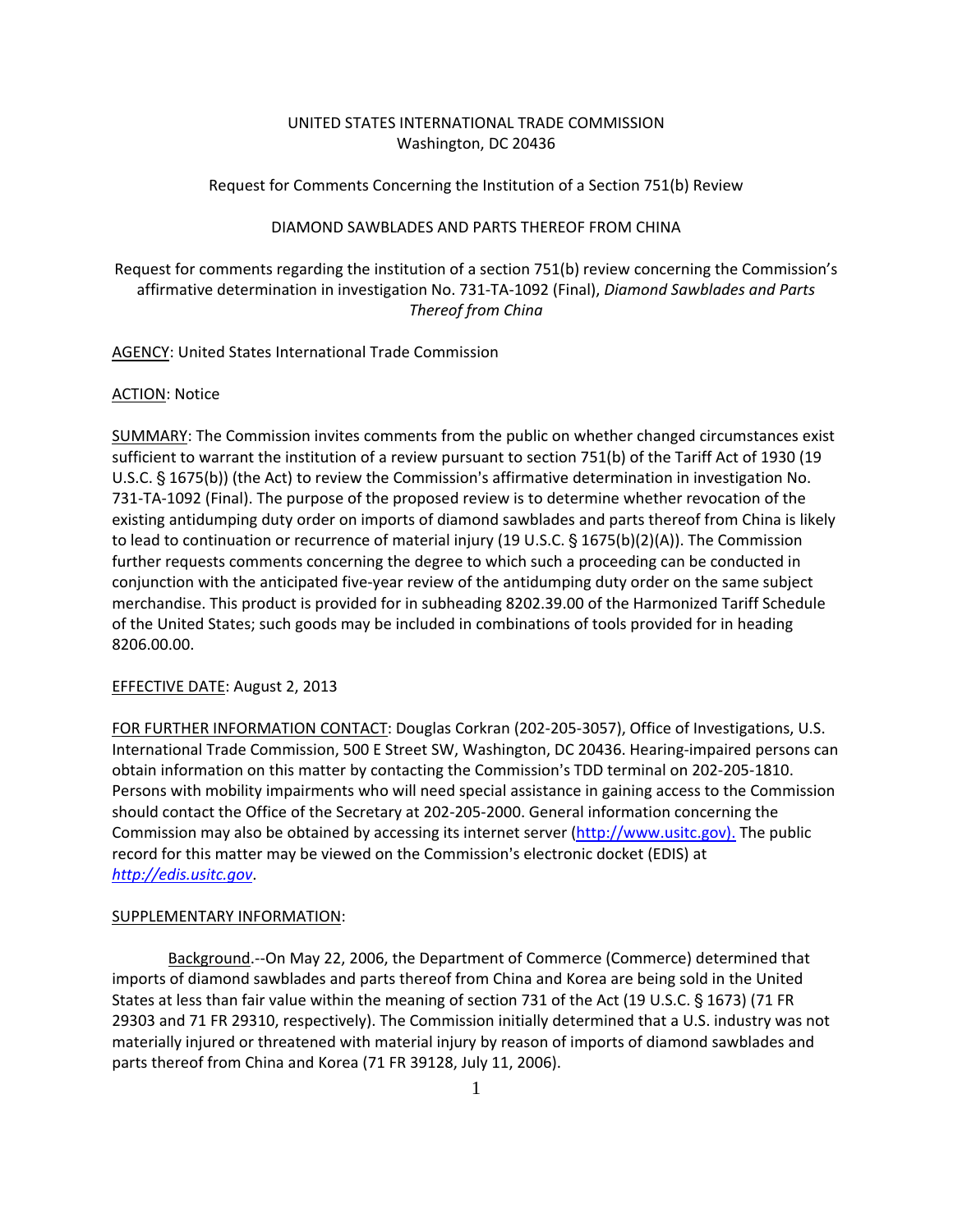Following an appeal of the negative determinations and on remand from the U.S. Court of International Trade (CIT), the Commission determined that a U.S. industry was threatened with material injury by reason of imports of subject imports of diamond sawblades and parts thereof from China and Korea. On January 13, 2009, the CIT affirmed the Commission's affirmative determinations on remand. *Diamond Sawblades Mfrs. Coalition v. United States*, Slip Op. 09–05 (Ct. Int'l Trade 2009). On January 22, 2009, the Commission notified Commerce of the Court's decision, stating that it was a decision ''not in harmony with'' with the Commission's original negative determinations.

On February 10, 2009, Commerce published notice of the CIT's decision and suspended liquidation for entries of the subject merchandise after the effective date of the notice until the end of all appellate proceedings (74 FR 6570). On November 4, 2009, Commerce published orders that antidumping duties be imposed on imports of diamond sawblades and parts thereof from China and Korea, effective January 23, 2009 (74 FR 57145).

Following affirmance of the CIT's judgment by the U.S. Court of Appeals for the Federal Circuit and upon conclusion of all appellate proceedings in the action, the Commission published notice of its final determinations in the antidumping investigations of diamond sawblades and parts thereof from China and Korea (75 FR 68618, November 8, 2010).

On July 11, 2013, the Commission received a request to review its affirmative determination in investigation No. 731-TA-1092 (Final) pursuant to section 751(b) of the Act (19 U.S.C. § 1675(b)). The request, filed by Husqvarna Construction Products North America, Inc. (Husqvarna), Olathe, Kansas, alleges several changes since the issuance of the Commission's remand determination. Specifically, Husqvarna notes Commerce's revocation of the antidumping duty order on imports of diamond sawblades and parts thereof from Korea; additional Commerce determinations with respect to Chinese exporter Advanced Technology & Materials Co., Ltd.; the acquisition of certain petitioners by non‐U.S. producers of diamond sawblades, as well as changes in those petitioners' patterns of sourcing diamond sawblades; a reduction in the overlap of competition between subject imports and the domestic like product as a result of the preceding changes; and opposition to the continuation of the order on diamond sawblades and parts thereof from China by a "significant part of U.S. production."

Written comments requested.--Pursuant to section 207.45(b) of the Commission's Rules of Practice and Procedure, the Commission requests comments concerning whether the alleged changed circumstances, brought about by the aforementioned changes in the imports of diamond sawblades and parts thereof subject to an antidumping duty order and in the U.S. producers' operations, production, and sales of the domestic like product, are sufficient to warrant institution of a review.

The Commission further requests comments concerning the degree to which any changed circumstances proceeding concerning diamond sawblades and parts thereof from China can be conducted in conjunction with the five‐year review of the antidumping duty order on the same subject merchandise that Commerce is scheduled to initiate and the Commission is scheduled to institute in December 2013. If the Commission initiates a changed circumstances review, the review is likely to be conducted on an overlapping basis with the five‐year review concerning diamond sawblades and parts thereof from China. Therefore, commenters are encouraged to address the nature of the respective